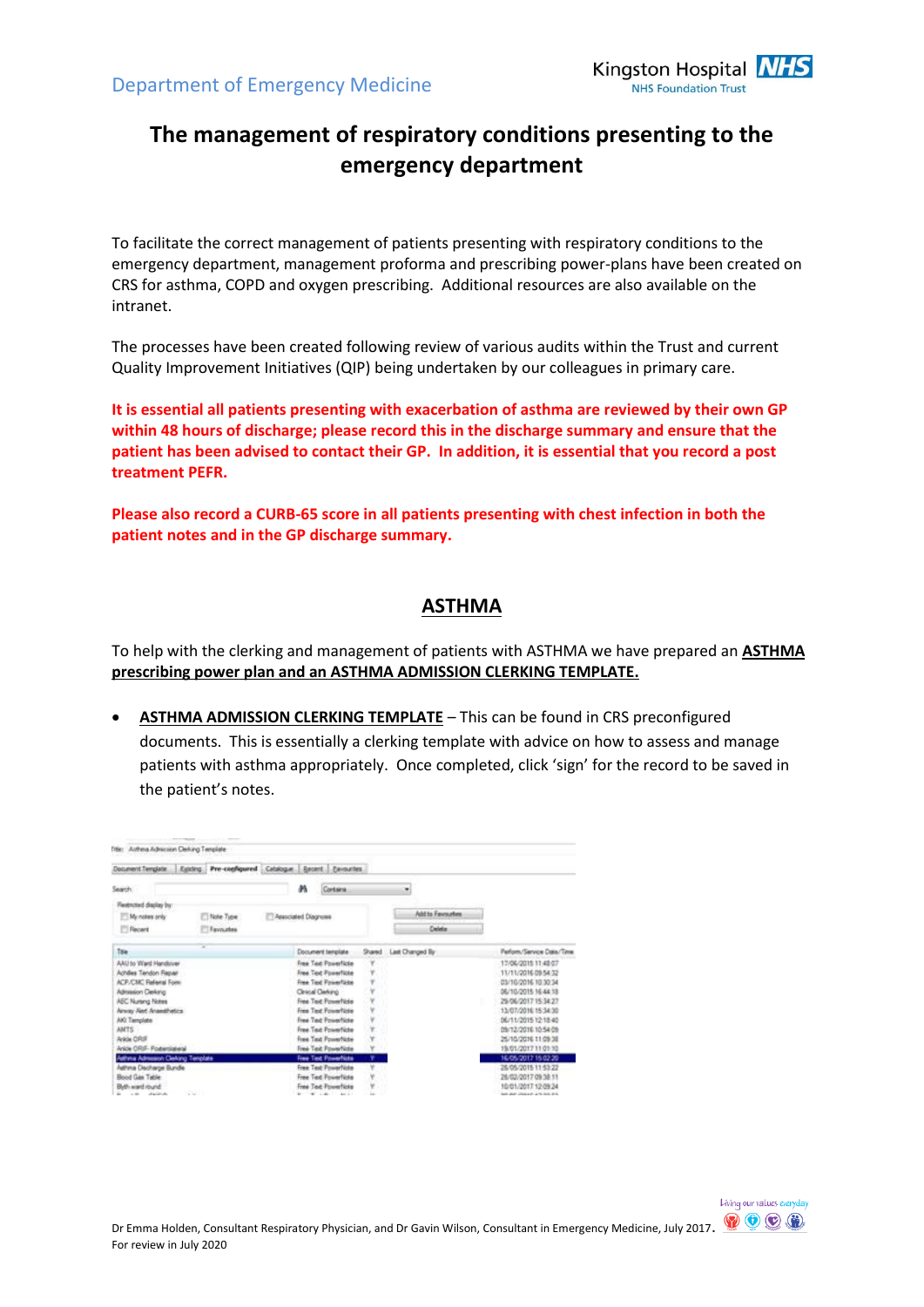

|                                                          |                                                                                                                                            | Clerking                                                                                                                                                            |                                                                                       |
|----------------------------------------------------------|--------------------------------------------------------------------------------------------------------------------------------------------|---------------------------------------------------------------------------------------------------------------------------------------------------------------------|---------------------------------------------------------------------------------------|
| Peak flow (PEF)<br>Best / predicted<br>Admission         |                                                                                                                                            | Oxygen saturations<br>$-$ 5p02                                                                                                                                      | Maintain sats 94-98%, measure ABG if Sp02 <<br>2% on RA or life-threatening features. |
| Admission pulse  bpm                                     |                                                                                                                                            | Admission heart rate  bom                                                                                                                                           |                                                                                       |
| Admission blood pressure  mmHg                           |                                                                                                                                            | Admission RR  bpm                                                                                                                                                   |                                                                                       |
| <b>MODERATE ACUTE ASTINAA</b><br>. Increasing symptoms   | <b>ACUTE SEVERE ASTMAA</b><br>Any one of.                                                                                                  | AMPITAL QUARTERS AND ITS<br>in ppt, with severe atthma and                                                                                                          | <b>CAR CATAL ASTIMAR</b><br>. Raised PaCOZ and /or                                    |
| # PEF >50-75%<br>. No features of acute<br>severe asthma | . PEF 15-50% best or<br>predicted<br>$+$ $kk$ $z25$ bpm<br>$+$ $mR \pm 110$ born<br>. Insbility to complete.<br>santences in one<br>braam. | any one of:<br>. JEF < 12% best or predicted.<br>$-5202 \times 92\%$<br>$+ 7602$ < SkPa<br>. Slant chast<br>· cyanosis<br>. Poor respiratory effort<br>· Arrhythmia | requiring mechanical<br>vertilation with raised<br>infation pressures.                |

 **ASTHMA PRESCRIBING POWERPLAN** – available in CRS under requests, type ASTHMA into requests. This will show a list of all the commonly required investigations / medications and provide you with some tips and advice.



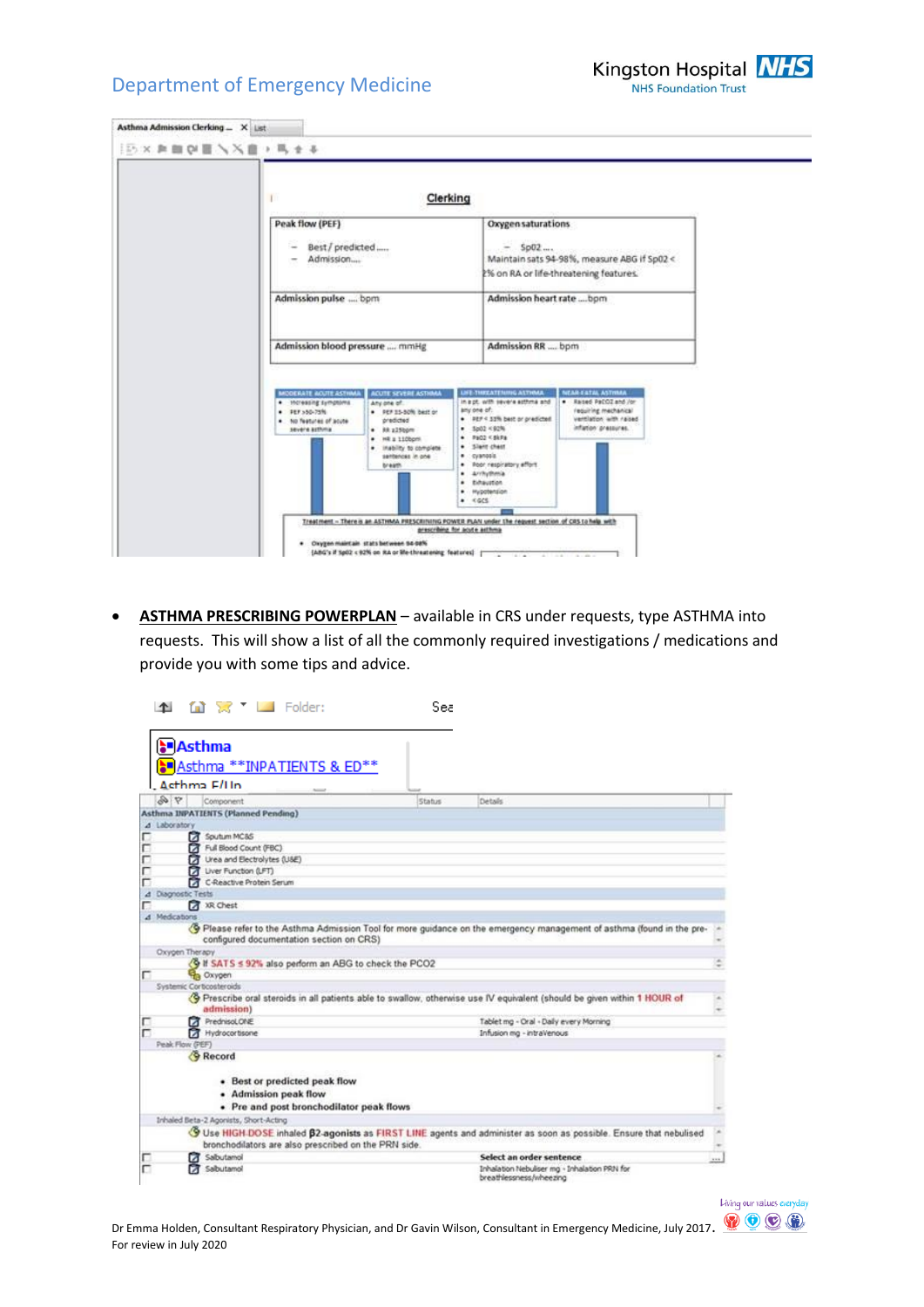

|   | <b>Ipratropium Bromide</b>                                                                                                                                                            |                                                                                                                          |  |
|---|---------------------------------------------------------------------------------------------------------------------------------------------------------------------------------------|--------------------------------------------------------------------------------------------------------------------------|--|
|   | β2 agonist therapy.                                                                                                                                                                   | Add 4-6 hrly to patients with ACUTE SEVERE OR LIFE THREATENING asthma or those with initial POOR RESPONSE to             |  |
| п | 7 Ipratropium                                                                                                                                                                         | Inhalation Nebuliser - DOSE: 500 microgram - Inhalation - every<br>Four hours                                            |  |
|   | Magnesium Sulphate                                                                                                                                                                    |                                                                                                                          |  |
|   | Consider giving a SINGLE dose of IV MAGNESIUM to patients with ACUTE SEVERE asthma (PEF < 50% best or<br>Escalate to a senior.                                                        | predicted) who have not had had a good initial response to inhaled bronchodilator therapy. Magnesium 1.2-2g over 20mins. |  |
| п | Magnesium sulphate (Magnesium sulphate 50% (2mmol in<br>1mL) IV Intection)                                                                                                            | IN: 100 ml. IN: Sodium chloride 0.9% g - intraVenous - once ONLY<br>- INFUSE OVER: 20 minutes                            |  |
|   | Antibiotic therapy                                                                                                                                                                    |                                                                                                                          |  |
|   | Routine prescription of antibiotics is not indicted for all patient with acute asthma. If concerns re infection<br>please prescribe according to the hospitals antibiotic guidelines. |                                                                                                                          |  |
|   | Smoking Cessation Medications                                                                                                                                                         |                                                                                                                          |  |
|   |                                                                                                                                                                                       | Please prescribe NRT to ALL smokers. Counsel re-smoking cessation and refer to the smoking cessation service             |  |
|   | on discharge.                                                                                                                                                                         |                                                                                                                          |  |
|   | Nicotine Replacement Therapy (NRT)                                                                                                                                                    |                                                                                                                          |  |
|   | Regular Inhalers                                                                                                                                                                      |                                                                                                                          |  |
|   | . Please prescribe the patients REGULAR INHALERS and ask for them to be brought in from home.                                                                                         | Assess and document inhaler technique. If they are not already on a regular steroid inhaler prior to admission,          |  |
|   | one should be started before discharge - please refer to the respiratory team.                                                                                                        |                                                                                                                          |  |

 **ASTHMA – DISCHARGE BUNDLE** – again, this may be found in CRS under pre preconfigured documents. All patients being discharged with ASTHMA must have this completed and the patient provided with a copy before they leave the ED. This is in addition to the normal discharge documentation

| Date of Discharge:                                                           | Asthma Discharge Checklist<br><b>LESSAGER</b><br><b>CONSTRAIN</b>                                                                                 |         |                          |  |
|------------------------------------------------------------------------------|---------------------------------------------------------------------------------------------------------------------------------------------------|---------|--------------------------|--|
| <b><i>REDUITA INVISCASION</i></b><br>Drinkeling wearing<br><b>Finglehall</b> | <b>Walter</b>                                                                                                                                     | Down or | Frequency Duration<br>-- |  |
| Saternotory use of<br>shhalara dessonalarted<br>and understood.              | . Closerve patients taking inhalers - Y /N unever<br>dela/novement<br>. If unsure on how to educate, speak to the ward link<br>numeror pharmacist |         |                          |  |

#### **ALL PATIENTS SEEN WITH AN EXACERBATION OF ASTHMA MUST BE REVIEWED BY THEIR GP WITHIN 48 HOURS OF DISCHARGE FROM THE ED.**

Please ensure that this is recorded on the discharge documentation from the ED and that the patient is aware of this.

Living our values everyday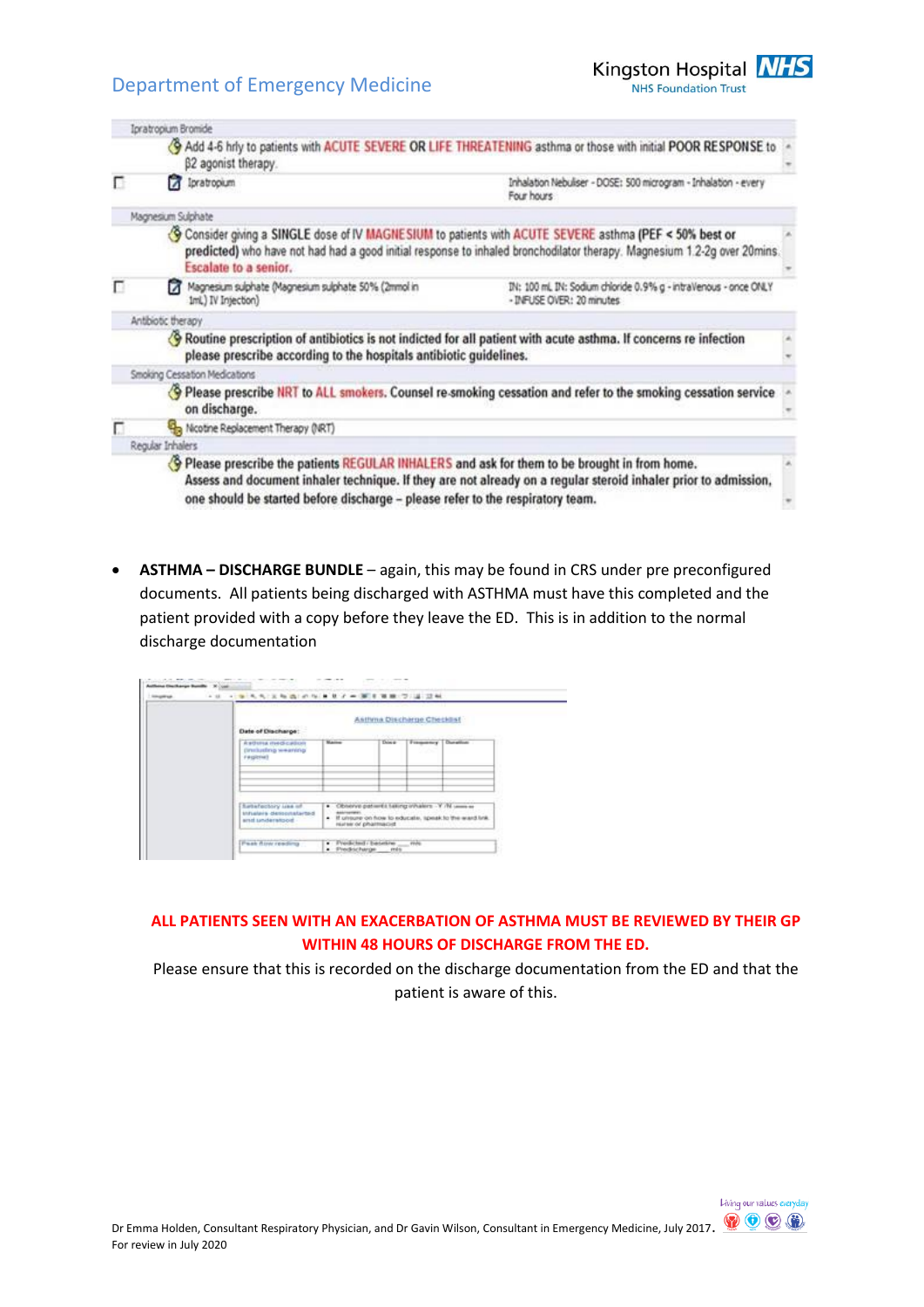

Living our values everyday

### **COPD**

- To help with the clerking and management of patients with COPD, we have prepared a **COPD PRESCRIBING POWERPLAN** – this is available in CRS under requests, type COPD into requests. This will show a list of all the commonly required investigations / medications and provide you with some tips and advice.
- DON'T FORGET all patients with COPD require an oxygen prescription with appropriate target saturations.

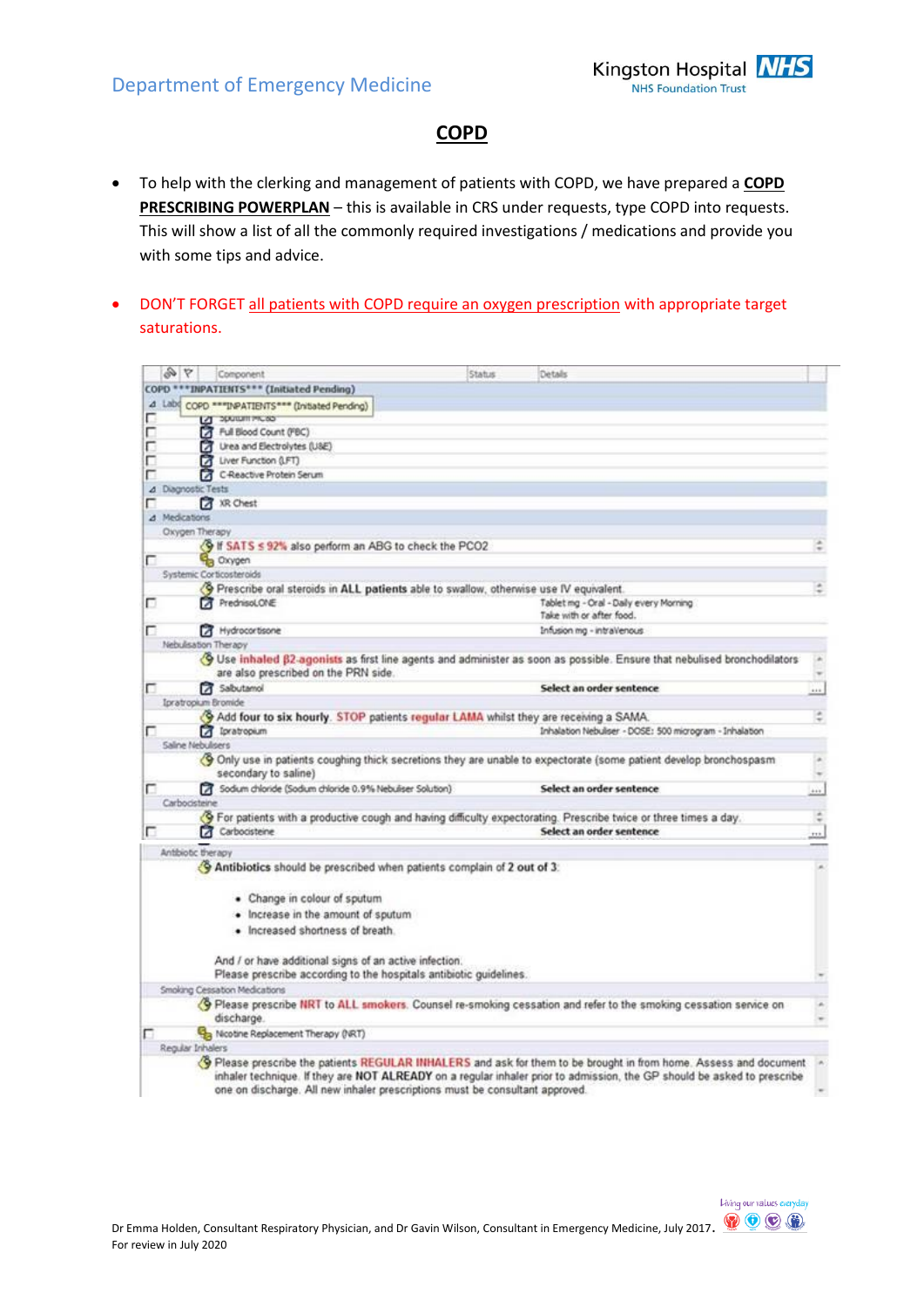

 **COPD – DISCHARGE BUNLE** – CRS - pre preconfigured documents, ALL COPD patients require you to complete a COPD discharge bundle. Please hand the patient a copy when complete before they leave the ED.

| $+$ And | → ロート 参考 先 次 後 古 の の 良 世 ノ 一 厚 子 百 間 (学) 国 三 時                                                                                                                                                                           |
|---------|--------------------------------------------------------------------------------------------------------------------------------------------------------------------------------------------------------------------------|
|         | Kingston Hospital NHS Trust                                                                                                                                                                                              |
|         | <b>COPD DISCHARGE BUNDLE</b>                                                                                                                                                                                             |
|         | Prior to discharge:                                                                                                                                                                                                      |
|         | 1. If patient is a smoker, please offer smoking cessation support<br>Prescribe Nicotine Replacement Therapy including one week's TTO's                                                                                   |
|         | Completed / Declined / N/A (please delete irrelevant options)                                                                                                                                                            |
|         | Refer to Stop Smoking Service by printing and faxing this form to 0208 934 3244 with patient's details                                                                                                                   |
|         | Completed / Declined / N/A                                                                                                                                                                                               |
|         | 2. Pulmonary rehabilitation: Screened for suitability<br>Physiotherapist will identify suitable patients and follow appropriate referral pathways for each PCT                                                           |
|         | Completed / Declined / N/A                                                                                                                                                                                               |
|         | 3. Community care plan in place<br>Yes / No<br>If no, please refer to community service or primary care team<br>Referred / N/A<br>(please see contact details below)<br>If yes, care plan reviewed / updated<br>Yes / No |
|         | 4. Satisfactory use of inhalers demonstrated and understood - observe patient using the device(s) e.g. during<br>urd round. Refer to CNS or pharmacist if support needed. Completed / Declined                           |

### **OXYGEN**

- Oxygen must be prescribed for **all patients with COPD** and all other patients likely to need oxygen. The nurses cannot deliver oxygen (unless in an emergency) without a valid prescription.
- **Prescribe via the Oxygen power plan** under requests in CRS selecting the most appropriate target saturation range.

| Y |               | Component                                                                        | <b>Status</b> | <b>Details</b>                                                                                                                      |
|---|---------------|----------------------------------------------------------------------------------|---------------|-------------------------------------------------------------------------------------------------------------------------------------|
|   |               | <b>Oxygen (Initiated Pending)</b>                                                |               |                                                                                                                                     |
|   | 4 Medications |                                                                                  |               |                                                                                                                                     |
|   |               | COPD + Risk of Hypercapnic Resp Failure                                          |               |                                                                                                                                     |
|   |               | Hypercapnia, measure ABGs                                                        |               | 39 Titrate Oxygen to keep staturation between 88-92%. Increase Oxygen from 24% to a) 28% then b) 35% as necessary. If concerns rega |
| г |               | Oxygen                                                                           |               | O2 Saturation Target 88% - 92%, Starting Device: Ventu<br>Titrate Oxygen according to doctors instructions. Consi                   |
|   |               | HYPOXIA - Type 1 Resp Failure                                                    |               |                                                                                                                                     |
|   |               | Acutely Univell SpO2 < 94%                                                       |               |                                                                                                                                     |
| г |               | Oxygen                                                                           |               | O2 Saturation Target 94% - 98%, Starting Device: Nonre<br>Titrate Oxygen according to doctors instructions.                         |
|   |               | Long Term Oxygen Therapy                                                         |               |                                                                                                                                     |
|   |               | Select ONE of the options below for STABLE patients on Long Term Oxygen Therapy: |               |                                                                                                                                     |
|   |               | COPD PATIENTS, select below:                                                     |               |                                                                                                                                     |
| п |               | Oxygen                                                                           |               | O2 Saturation Target 88% - 92%, Starting Device: Nasal<br>Cannula                                                                   |
|   |               | NON-COPD PATIENTS (Pulmonary Fibrosis/Lung Cancer), select below:                |               |                                                                                                                                     |
| п |               | Oxygen                                                                           |               | O2 Saturation Target 94% - 98%, Starting Device: Nasal<br>Titrate Oxygen according to doctors instructions.                         |
|   |               | Post OP Oxygen Therapy                                                           |               |                                                                                                                                     |
|   |               | Select order below for short term oxygen therapy required post operatively:      |               |                                                                                                                                     |
|   |               | Oxygen                                                                           |               | O2 Saturation Target 94% - 98%, Starting Device: Nasal<br>Titrate Oxygen according to doctors instructions.                         |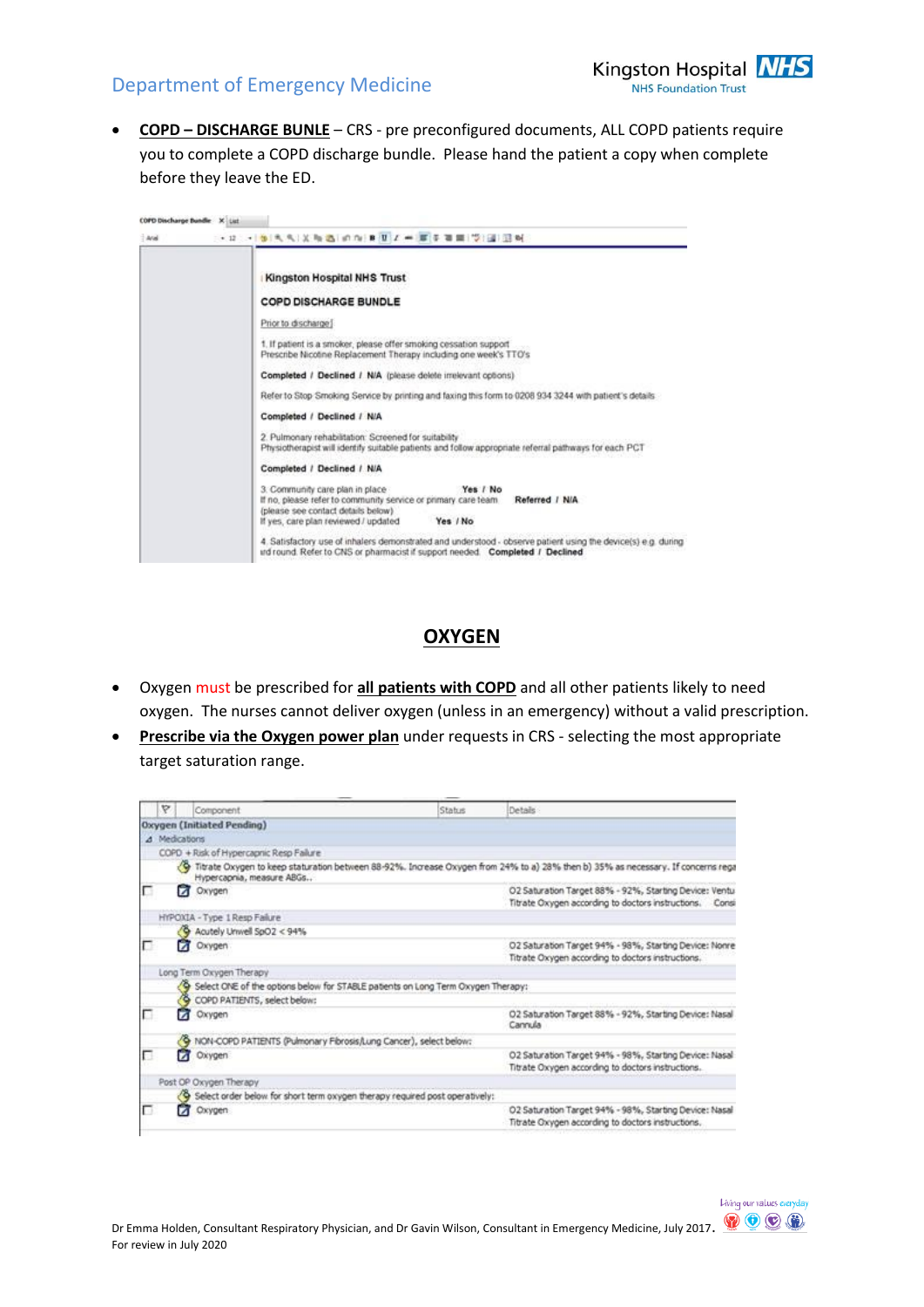

Living our values everyday

### **RESPIRATORY INTRANET SITE**

The respiratory team have compiled a reference resource which is located on the Trust intranet. This can be accessed by clicking on the 'Go to…' bar at the top of the Trust intranet home page.

| <b>Bursing Revalidation</b><br>Occupational Health & Wellbeing<br>Search<br>Organ and Tissue Donation<br>Our Hospital<br>Intranet: @ Web: O<br>Outpatient Services<br><b>BACK</b><br>Help! I can't find<br>Pallistive Care<br>Enter a keyword above and click<br>Pandemic Flu<br>po salech.<br>Pathology<br>Patient Access Department<br>rtin Corry<br>Patient Access Team.<br><b>Patient Nutrition:</b><br>Paynell<br>Team<br>Physiotherapy<br><b>Planning Our Future</b><br><b>b</b> Day<br><b>Swap Shop</b><br><b>WX &amp; Events</b><br><b>Evel Point of Care Testing</b><br>irection server<br><b>Practice Development</b><br>Princess Alexandra Wing<br><b>Producement</b><br><b>CRS</b><br><b>Radiology</b><br><b>Kesearch and Development</b><br>are.<br>Ваходной<br>Governance<br><b>Respondery Medicine</b><br><b>Risk and Safety</b><br>boklets<br>More<br>Safeguarding Adults and Mental Capacity DoLS<br>ist in SW London<br>Safer Neighbourhood Team<br>ind Mental Capacity DoLS<br><b>Schwartz Rounds</b><br><b>Estates Helpdesk</b><br>Sepsis Quality Improvement Project<br>Smartcard (CAS)<br><b>Ectives for 2017/18</b><br>Incident Reporting<br>Staff Day Nursery<br>IT Service Desk<br>Report Frankfill<br>Heatwaye Plan<br><b>Infection Control</b><br>ISS Helpidesk<br>Occupational Health<br>Message Service<br>& Wellbeing | Trau/hone/cemarcblebuit_1024.php | $D = 1 + 1$ . The bitment  |
|-----------------------------------------------------------------------------------------------------------------------------------------------------------------------------------------------------------------------------------------------------------------------------------------------------------------------------------------------------------------------------------------------------------------------------------------------------------------------------------------------------------------------------------------------------------------------------------------------------------------------------------------------------------------------------------------------------------------------------------------------------------------------------------------------------------------------------------------------------------------------------------------------------------------------------------------------------------------------------------------------------------------------------------------------------------------------------------------------------------------------------------------------------------------------------------------------------------------------------------------------------------------------------------------------------------------------------------------------------|----------------------------------|----------------------------|
|                                                                                                                                                                                                                                                                                                                                                                                                                                                                                                                                                                                                                                                                                                                                                                                                                                                                                                                                                                                                                                                                                                                                                                                                                                                                                                                                                     |                                  | <b>Information Service</b> |
|                                                                                                                                                                                                                                                                                                                                                                                                                                                                                                                                                                                                                                                                                                                                                                                                                                                                                                                                                                                                                                                                                                                                                                                                                                                                                                                                                     |                                  |                            |
|                                                                                                                                                                                                                                                                                                                                                                                                                                                                                                                                                                                                                                                                                                                                                                                                                                                                                                                                                                                                                                                                                                                                                                                                                                                                                                                                                     |                                  |                            |
|                                                                                                                                                                                                                                                                                                                                                                                                                                                                                                                                                                                                                                                                                                                                                                                                                                                                                                                                                                                                                                                                                                                                                                                                                                                                                                                                                     |                                  |                            |
|                                                                                                                                                                                                                                                                                                                                                                                                                                                                                                                                                                                                                                                                                                                                                                                                                                                                                                                                                                                                                                                                                                                                                                                                                                                                                                                                                     | (Hospital-wide Email)            |                            |

- Full of hints and tips including:
	- o Forms, including the respiratory disease patient information discharge bundles (which are also accessed via CRS)
	- o How to contact the various team members
	- o Advise on how to assess for LTOT.
	- o Guidance on how to manage / investigate certain conditions i.e.: pneumonia management bundle
	- o How to refer to the community teams / for pulmonary rehabilitation.

|                               |                                                                                                                                                         |                                                           | <b>Audit Enter</b><br><b>Patient Information Shoots</b>                                                                                                                  |
|-------------------------------|---------------------------------------------------------------------------------------------------------------------------------------------------------|-----------------------------------------------------------|--------------------------------------------------------------------------------------------------------------------------------------------------------------------------|
|                               |                                                                                                                                                         |                                                           |                                                                                                                                                                          |
|                               |                                                                                                                                                         |                                                           |                                                                                                                                                                          |
|                               |                                                                                                                                                         | Bronchiectasis                                            | COPD                                                                                                                                                                     |
|                               |                                                                                                                                                         |                                                           |                                                                                                                                                                          |
|                               |                                                                                                                                                         |                                                           | NIV.                                                                                                                                                                     |
|                               |                                                                                                                                                         | Pleural                                                   | Pneumonia                                                                                                                                                                |
| Pulmonary<br><b>Fulmonary</b> | <b>Stop Smoking</b>                                                                                                                                     | TB                                                        | Tracheostomy                                                                                                                                                             |
|                               | <b>Respiratory Medicine</b><br>Next The Team<br>All Berough Referral<br><b>Form for Community</b><br>Community<br>Respiratory Team<br><b>Nebulisers</b> | Goldenre<br>Asthma<br><b>Hamble Ward</b><br><b>Oxygen</b> | <b><i><u>Barcamentation</u></i></b><br>Bronchoscopy<br><b>Lung Function</b><br>Lung Cancer<br><b>Distructive Seep</b><br><b>Aprova/Obesity</b><br><b>Hypovernitation</b> |